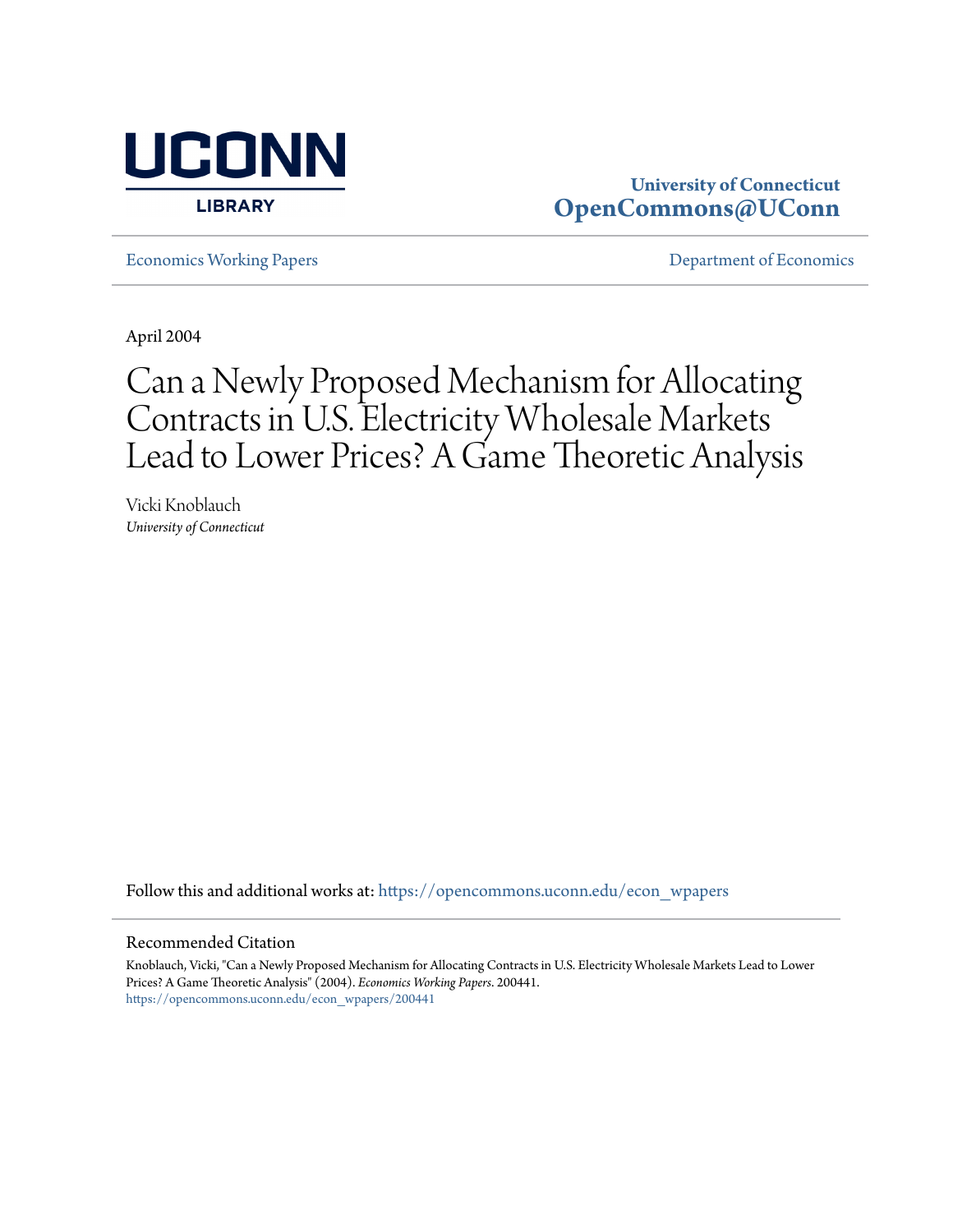

# *Department of Economics Working Paper Series*

### **Can a Newly Proposed Mechanism for Allocating Contracts in U.S. Electricity Wholesale Markets Lead to Lower Prices? A Game Theoretic Analysis**

Vicki Knoblauch University of Connecticut

Working Paper 2004-41R

April 2004, revised May 2005

341 Mansfield Road, Unit 1063 Storrs, CT 06269–1063 Phone: (860) 486–3022 Fax: (860) 486–4463 http://www.econ.uconn.edu/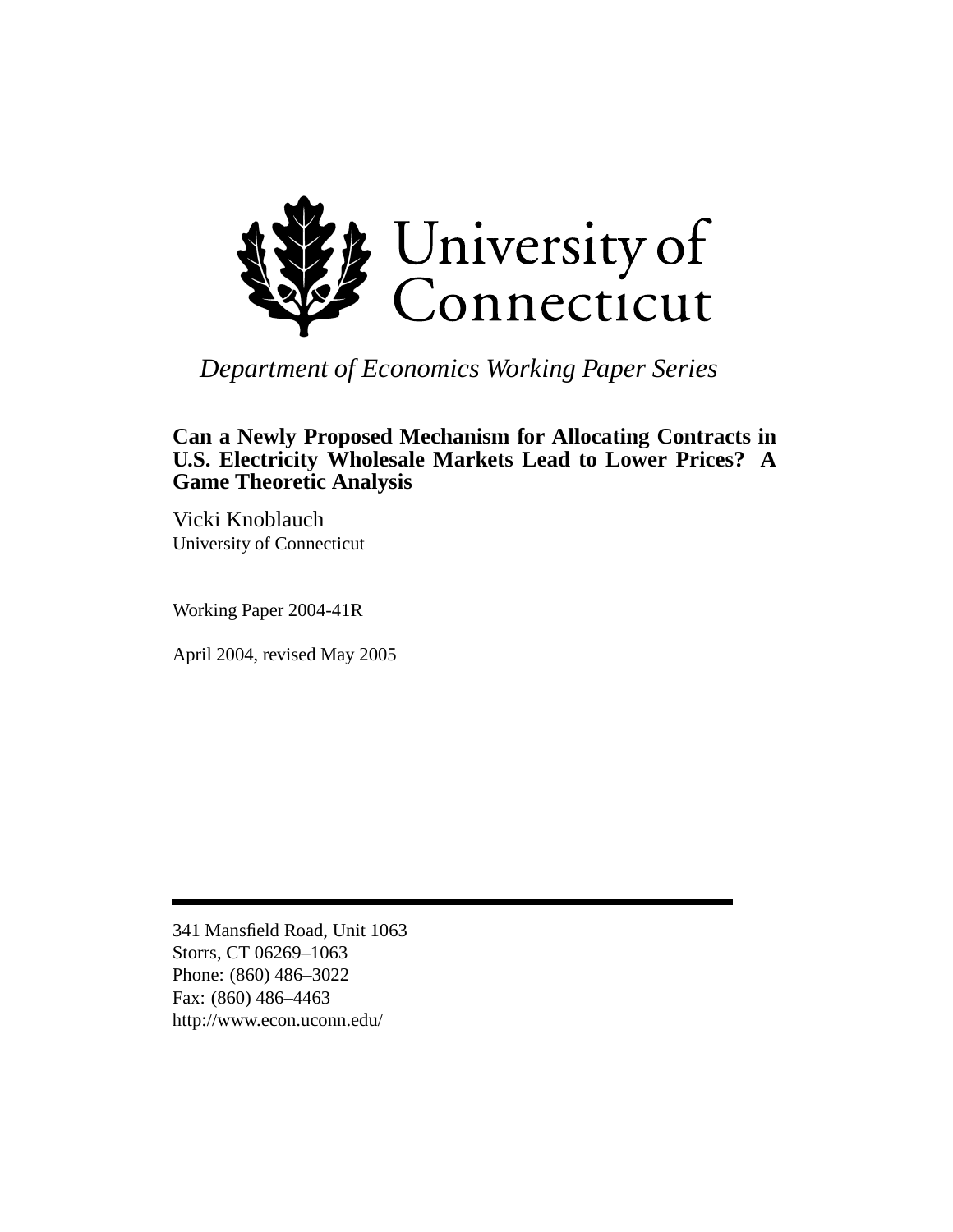#### **Abstract**

This study of the wholesale electricity market compares the cost-minimizing performance of the auction mechanism currently in place in U.S. markets with the performance of a proposed replacement. The current mechanism chooses an allocation of contracts that minimizes a fictional cost calculated using pay-asoffer pricing. Then suppliers are paid the market clearing price. The proposed mechanism uses the market clearing price in the allocation phase as well as in the payment phase. In concentrated markets, the proposed mechanism outperforms the current mechanism even when strategic behavior by suppliers is taken into account. The advantage of the proposed mechanism increases with increased price competition.

#### **Journal of Economic Literature Classification:** C72, D44, L10, L94

**Keywords:** strategic behavior, multi-unit auction, electricity, Bertrand competition

The author would like to thank the National Science Foundation, under grant ECS 0323685 for financial support. The author is grateful to the Engineering and Economics faculty and students at the University of Connecticut and Harvard working on the electricity project, the PI on the grant Peter Luh, David Pepyne, Shi-Chung Chang, William Blankson, Nicholas Shunda, Rimvydas Baltaduonis, Ying Chen, Feng Zhao and Yaming Ma. The author would like to thank in particular Peter Luh and William Blankson for explaining the MCP algorithm to her. The author would also like to thank Dan Kovenock for helpful comments on an earlier version of the paper entitled, "Strategic Behavior in Electricity Wholesale Markets" (2004).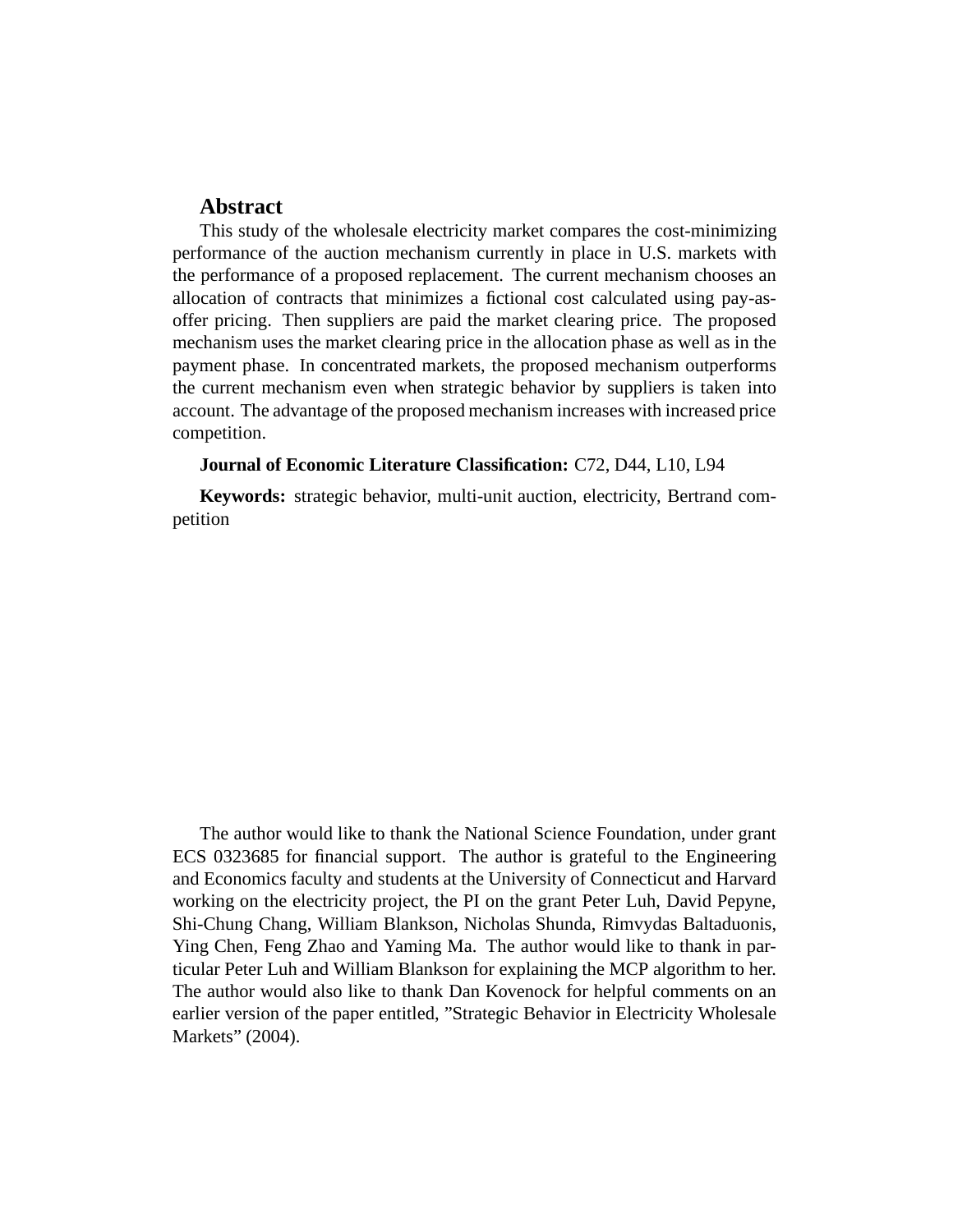#### **1. Introduction:**

In the U.S. electricity wholesale market, independent system operators (ISOs) run daily auctions to allocate contracts to suppliers of electric power. Each such auction functions as follows. First, suppliers submit offers to the ISO in the form of energy price curves and start-up costs. Second, the ISO allocates contracts to suppliers in such a way as to minimize costs as calculated from the offer sheets. Finally, suppliers are paid for the energy ordered. However each supplier is paid not the offered price, but the market clearing price. Examples below will illustrate the process.

Much of the discussion to date involving multi-unit auctions has focused on comparing the efficiency and revenue consequences of auction mechanisms with different final payment methods (for example pay at offered price and pay at the market clearing price). See for example Ausubel and Cramton (2002), Hortacsu (2002) and Kahn, Cramton, Porter and Tabors (2001). However, in wholesale electricity multi-unit auctions there are two distinct components to the mechanism which need to be considered; the algorithm an ISO uses to assign contracts to generators and the final payment method. This paper takes as given the current payment method, pay-at-MCP, and compares the cost-minimizing performances of two algorithms; the algorithm in current use which assigns contracts so as to minimize total offered cost and a new proposed method, which assigns contracts so as to minimize the actual final payment which is based on the market clearing price.

It has been pointed out by Yan and Stern (2000) that current auctions as described above do not minimize procurement costs, since they assign contracts that minimize costs calculated from offer sheets, while suppliers are actually paid the market clearing price (MCP). This motivated Luh et al. (2003) to develop an algorithm that assigns contracts that minimize actual procurement costs. Henceforth the term "pay-as-offer formulation" will describe the algorithm currently used by ISO's in electricity auctions and "pay-at-MCP formulation" will describe auctions that assign contracts that minimize actual procurement costs. It is most important to keep in mind that the phrase "pay-as-offer" in "pay-as-offer formulation" refers to the objective function minimized as does "pay-at-MCP" in "pay-at-MCP formulation," but in both formulations, actual payment is made at MCP. See Luh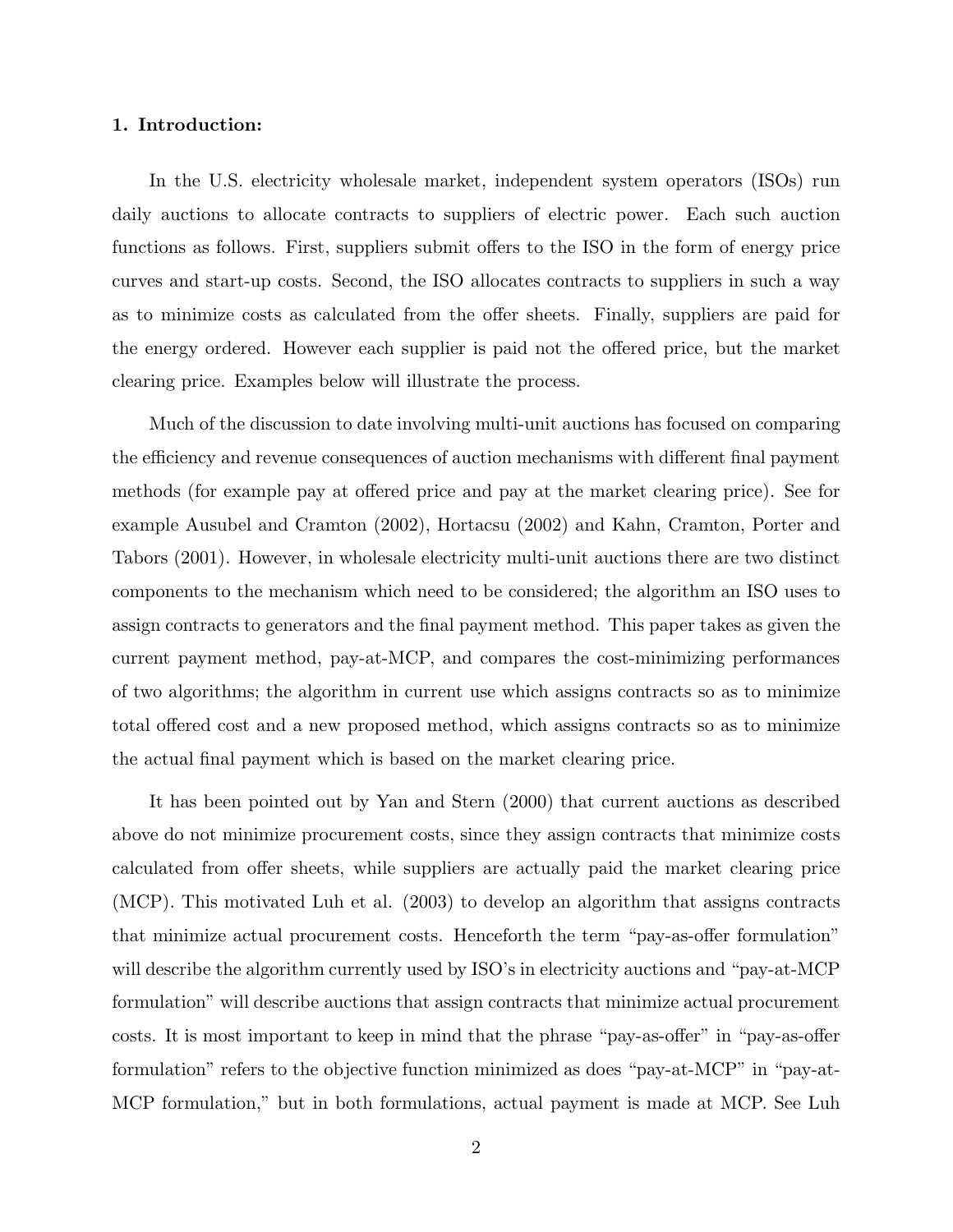et al. (2003) for the difficulties involved and methods used in creating an algorithm to implement a pay-at-MCP formulation.

The argument that pay-at-MCP formulation will generate procurement costs that are sometimes lower and never higher than those generated by the pay-as-offer formulation because the pay-at-MCP formulation minimizes the correct objective function fails to take into account the effects of strategic behavior by suppliers. In particular, if suppliers tailor their offers to the type of auction they face, it is no longer obvious that the pay-at-MCP formulation will generate lower procurement costs. Studies by Alonso, Trias, Gaitau and Alba (1999) and Vázquez, Rivier and Pe $f$ ez (2002) which compare the two auction mechanisms, also fail to consider strategic behavior by suppliers.

In this paper we compare the procurement-cost-minimizing performances of the two formulations, taking into account strategic behavior by the suppliers.

Of course the above is a simplified description of the electricity wholesale market. For example, ISOs run day ahead auctions and same day auctions; grid network constraints affect markets; and markets vary from region to region. In addition, ISOs run retail auctions in which utility companies and other load bearing entities submit demand bids. For an overview of U.S. electricity markets, see Hunt (2002).

In Section 2 an example is presented of a simple market with one ISO and two suppliers, one of which has two strategies: price low and price high. In this one-person game, counterintuitively, the pay-at-MCP formulation generates *higher* procurement costs than the pay-as-offer formulation.

In Section 3 we show that the above example is an anomaly. For markets with two suppliers, the pay-at-MCP formulation generates lower procurement costs than the payas-offer formulation more often than it generates higher procurement costs.

In Section 4, we show that as price competition increases the advantage of the proposed algorithm increases. To model competition a third supplier, identical to one of the existing suppliers, is added to the market and consequently the suppliers engage in Bertrand competition. In this framework the pay-at-MCP formulation generates procurement costs that are sometimes lower and never higher than those generated by the pay-as-offer formulation. Studying increased competition in small markets is a proxy for studying large markets. The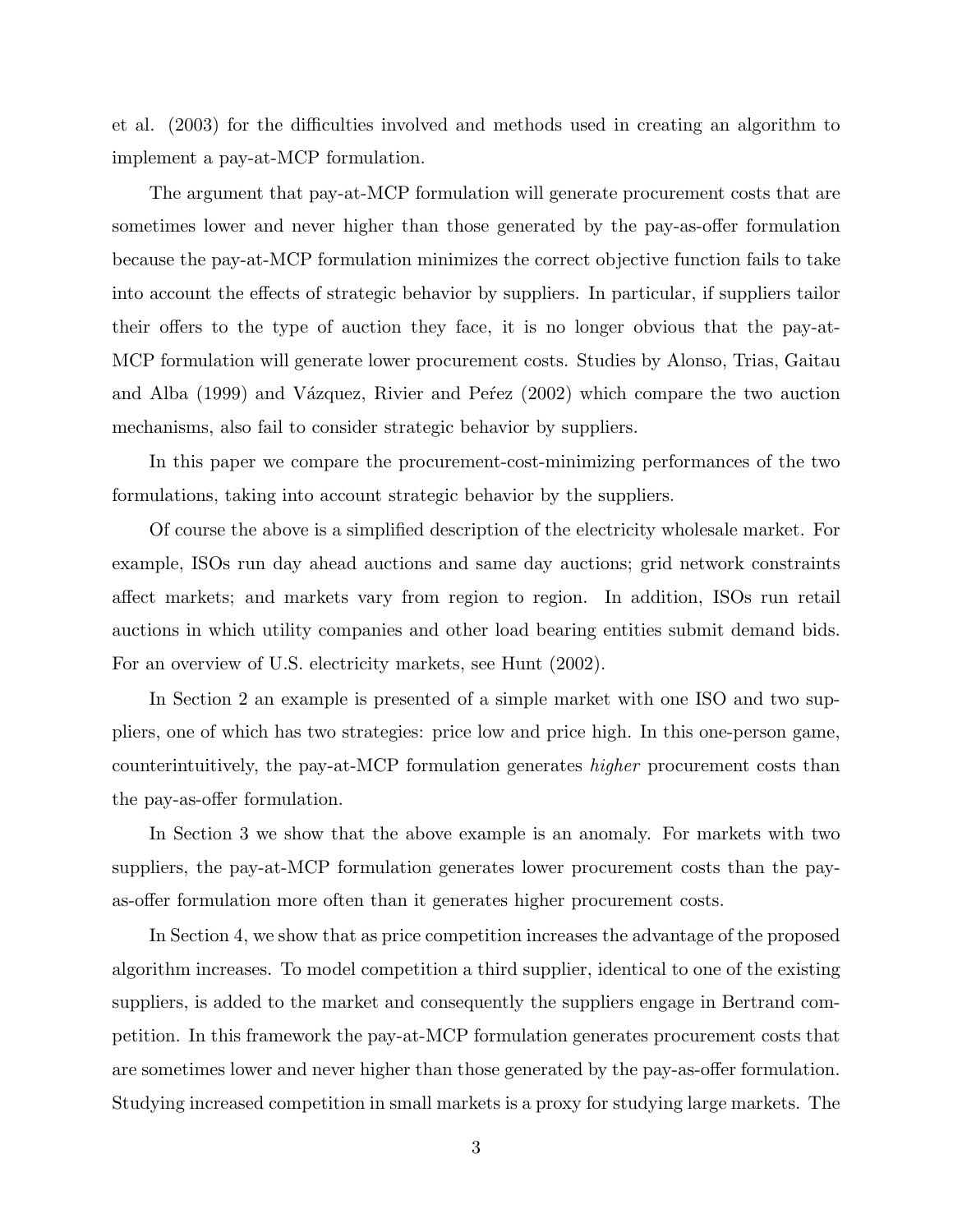direct study of large markets with strategic bidding by suppliers is an intractable problem, due to the complexity of the pay-at-MCP and pay-as-offered algorithms.

There are other studies of strategic behavior by suppliers in wholesale electricity markets. For example Spear (2003) studies strategic behavior by suppliers from a general equilibrium perspective. In a study by Le Coq (2002) suppliers precommit to capacity levels, then compete in a pay-at-MCP formulation auction. Suppliers are found to have an incentive to withhold capacity.

Supatgiat, Zhang and Birge (2001) present an algorithm that produces Nash equilibria (profiles of mutual best response offers) for the currently used pay-as-offer formulation. We will not use this algorithm in our work below because we will restrict ourselves to simple markets where the algorithm is not needed. We restrict ourselves to simple markets because 1) there is no known algorithm to produce Nash equilibria for the pay-at-MCP formulation in non-simple markets and 2) in simple markets it is possible to compare the cost-minimizing performance of equilibria for the two formulations in *all* markets of a certain type, and then determine which formulation outperforms the other. We can then gain some idea of how the two formulations compare in larger markets by introducing competition into smaller markets.

In short, a theoretical study of concentrated markets that takes into account strategic behavior by suppliers provides evidence favoring the adoption by ISOs of the pay-at-MCP formulation for wholesale electricity auctions.

Finally, we compare the pay-as-offer formulation with the pay-at-MCP formulation because they are, respectively, the wholesale electricity auction mechanism in current use and a proposed mechanism for which an implementing algorithm has already been constructed. Procurement cost minimization performance has been chosen as the basis for comparison, since 1) cost minimization is the most obvious goal of supply auctions (just as revenue maximization is the most obvious goal of demand auctions), 2) low procurement costs are reflected in low prices to consumers which in the electric power market is one measure of social welfare, 3) under the Federal Power Act The Federal Energy Regulatory Commission's main goal "is to achieve wholesale electricity markets that produce just and reasonable prices and work for customers" (FERC, 2003), 4) Although deregulation of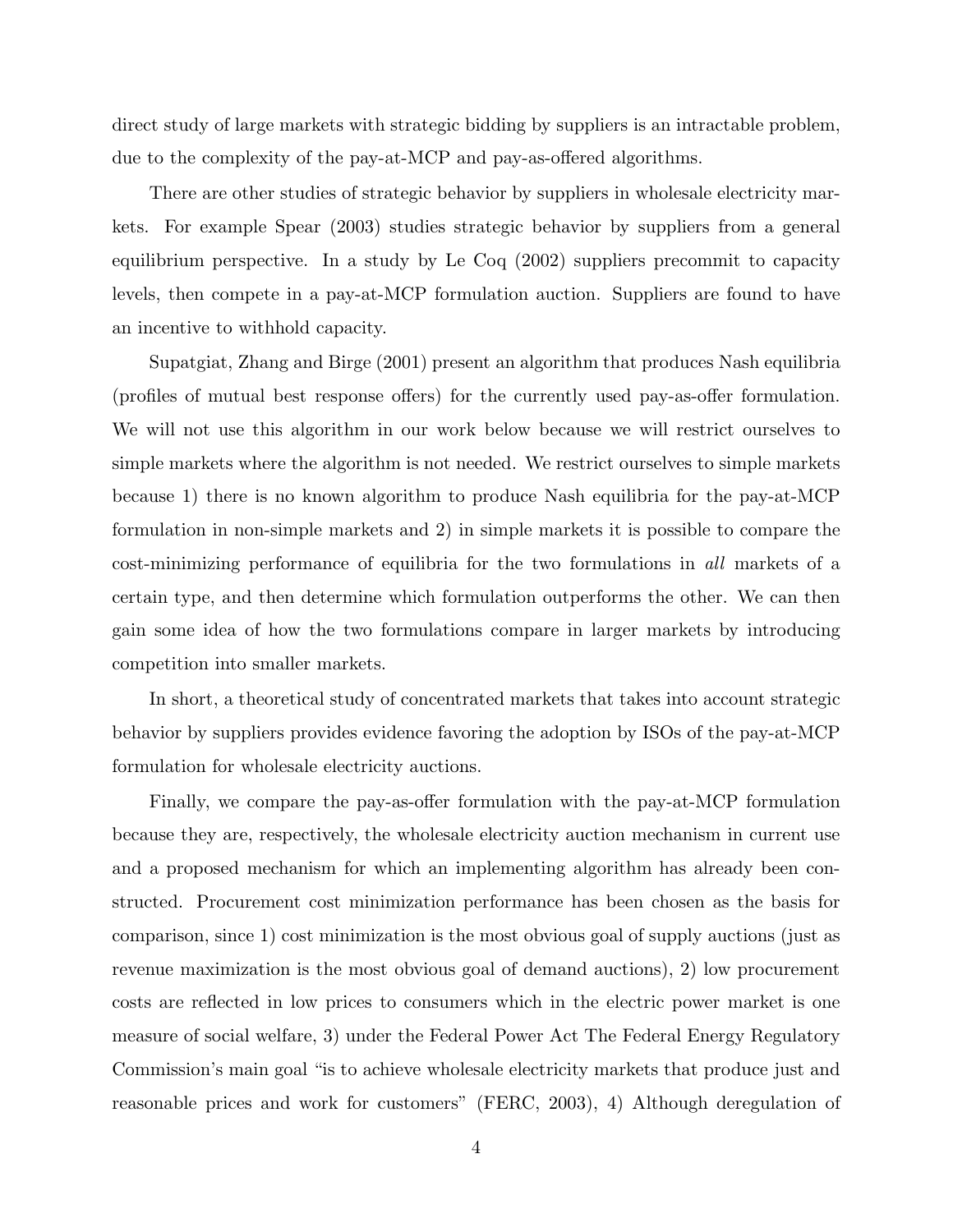some industries has resulted in lower prices to customers, there have been no such savings in the electricity market (Apt, 2005). Future work could compare the two algorithms on the basis of other social goals such as efficiency, fairness and security.

#### **2. Example 1: A Simple Wholesale Electricity Market Auction.**

Consider a wholesale electricity market with two suppliers and one ISO. Supplier 1 has start-up cost zero and two strategies, offer low  $(O_l)$  and offer high  $(O_h)$ . Supplier 1 can supply 0, 1 or 2 units of energy,  $O_l(1) = O_l(2) = 25$  dollars per unit and  $O_h(1) =$  $O_h(2) = 40$ . Supplier 2 has start-up cost 20, and can supply one unit and  $O_1(1) = 10$ . The ISO's demand is inelastic and equal to 2.

In Game 1, the ISO uses the pay-as-offer formulation to allocate contracts. In Game 2 the ISO uses the pay-at-MCP formulation. These are one-person games, since Supplier 1 is the only party with more than one strategy. These two 1-person games could be combined into one two-person game, but our goal is to compare the outcomes of two auctions, not find the outcome of one more complex auction.

#### *Game 1: Pay-as-offer Formulation.*

The ISO calculates procurement costs as the minimum of the pay-as-offer cost of buying 1 unit from each supplier and the pay-as-offer cost of buying 2 units from Supplier 1.

If Supplier 1 submits  $O_l$ , the ISO calculates procurement cost as

 $min{20 + 10 + 25, 2(25)} = 2(25) = 50$  and Supplier 1's payoff is 50.

If Supplier 1 submits  $O_h$ , the ISO calculates procurement costs as  $min{20 + 10 + 40, 2(40)} = 20 + 10 + 40 = 70$  and Supplier 1's payoff is 40.

Therefore in equilibrium Supplier 1 offers low, the MCP is 25 and the actual procurement cost is 50.

Notice that in calculating Supplier 1's payoffs, the generation costs have not been subtracted from 1's revenues. In other words it has been assumed that generation costs are such that subtracting them off does not change the ordinal relationships between payoffs.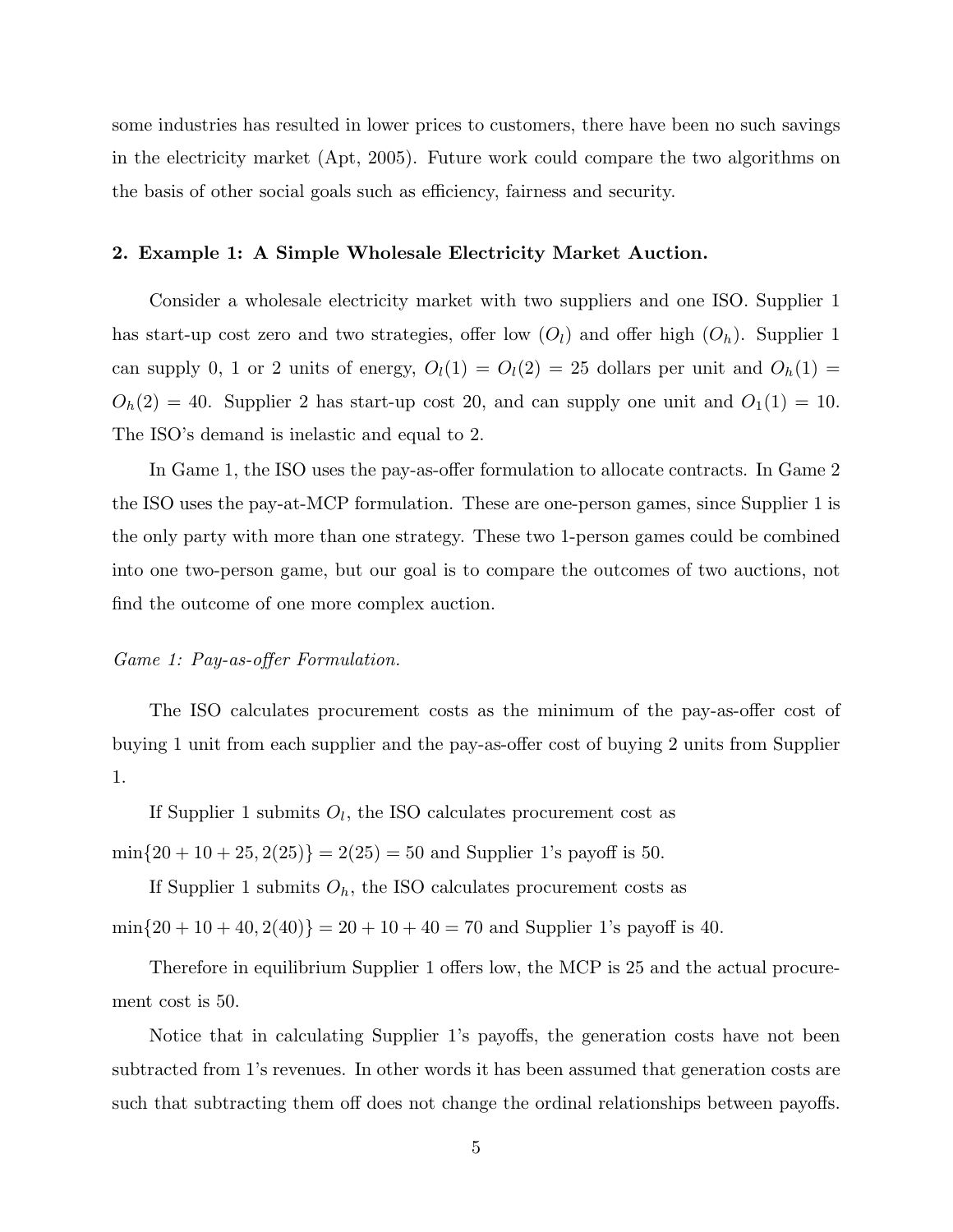This assumption keeps the example simple and avoids breaking the seven cases in the next section into multiple subcases. Generation costs will not be ignored in Section 4, where they can be handled without undue complication.

#### *Game 2: Pay-at-MCP Formulation.*

The ISO calculates procurement costs as the minimum of the pay-at-MCP cost of buying 1 unit from each supplier and the pay-at-MCP cost of buying 2 units from Supplier 1.

If Supplier 1 submits  $O_l$ , the ISO calculates procurement cost as

 $min{20 + 25 + 25, 2(25)} = 2(25) = 50$  and Supplier 1's payoff is 50.

If Supplier 1 submits  $O_h$ , the ISO calculates procurement costs as  $min{20 + 40 + 40, 2(40)} = 2(40) = 80$  and Supplier 1's payoff is 80.

Therefore in equilibrium Supplier 1 offers high, the MCP is 40 and the actual procurement cost is 80.

Comparing Games 1 and 2, counterintuitively the pay-at-MCP formulation generates higher procurement costs, despite minimizing the correct objective function. In Section 3 Example 1 is shown to be an anomaly. In Section 4 it will be seen that when a competitor for Supplier 1 is added to the market, no analog of Example 1 exists.

#### **3. Simple Two-Supplier Auctions.**

In order to see if Example 1 is typical, we will examine the simplest two-supplier auctions. First we will examine Games 3 and 4 which are identical with Games 1 and 2 respectively, except that the start-up cost for Supplier 2 is  $S > 0$ , Supplier 2's offer is  $O_2(1) = A > 0$  and Supplier 1's strategies are  $O_l(1) = O_l(2) = L > 0$  and  $O_h(1) =$  $O_h(2) = H > L.$ 

The solutions to Games 3 and 4 break naturally into four cases.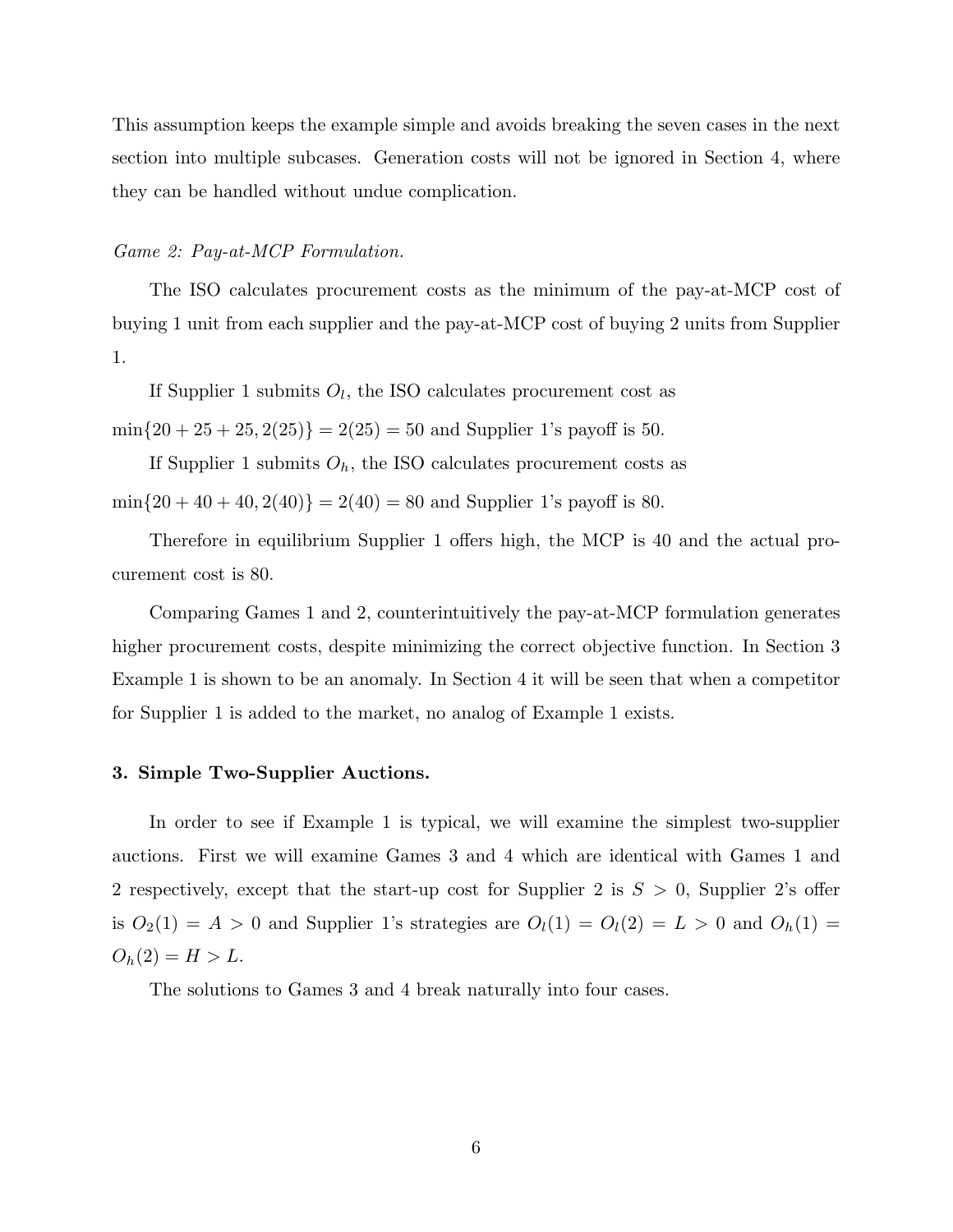**Case 1.**  $S + A < L$ .

*Game 3.* Pay-as-offer formulation.

*O<sub>l</sub>*: min {
$$
S + A + L
$$
,  $2L$ } =  $S + A + L$   $\pi_1(O_l) = L$   
*O<sub>h</sub>*: min { $S + A + H$ ,  $2H$ } =  $S + A + H$   $\pi_1(O_h) = H$ 

1 submits  $O_h$  and procurement cost is  $S + 2H$ .

*Game 4.* Pay-at-MCP formulation.

*O<sub>l</sub>*: min {
$$
S + 2L, 2L
$$
} = 2L  $\pi_1(O_l) = 2L$   
\n*O<sub>h</sub>*: min { $S + 2H, 2H$ } = 2H  $\pi_1(O_h) = 2H$ 

1 submits <sup>O</sup>*<sup>h</sup>* and procurement cost is 2H.

In Case 1, procurement cost is lower in the pay-at-MCP formulation.

**Case 2.**  $L < S + A < H$  and  $2L < H$ .

*Game 3.* Pay-as-offer formulation.

*O<sub>l</sub>*: min 
$$
\{S + A + L, 2L\} = 2L
$$
  $\pi_1(O_l) = 2L$   
\n*O<sub>h</sub>*: min  $\{S + A + H, 2H\} = S + A + H$   $\pi_1(O_h) = H$ 

1 submits  $O_h$  and procurement cost is  $S + 2H$ .

*Game 4.* Pay-at-MCP formulation.

*O<sub>l</sub>*: min {*S* + max {2*A*, 2*L*}, 2*L*} = 2*L* 
$$
\pi_1(O_l) = 2L
$$
  
\n*O<sub>h</sub>*: min {*S* + 2*H*, 2*H*} = 2*H*  $\pi_1(O_h) = 2H$ 

1 submits <sup>O</sup>*<sup>h</sup>* and procurement cost is 2H.

In Case 2, procurement cost is lower in the pay-at-MCP formulation.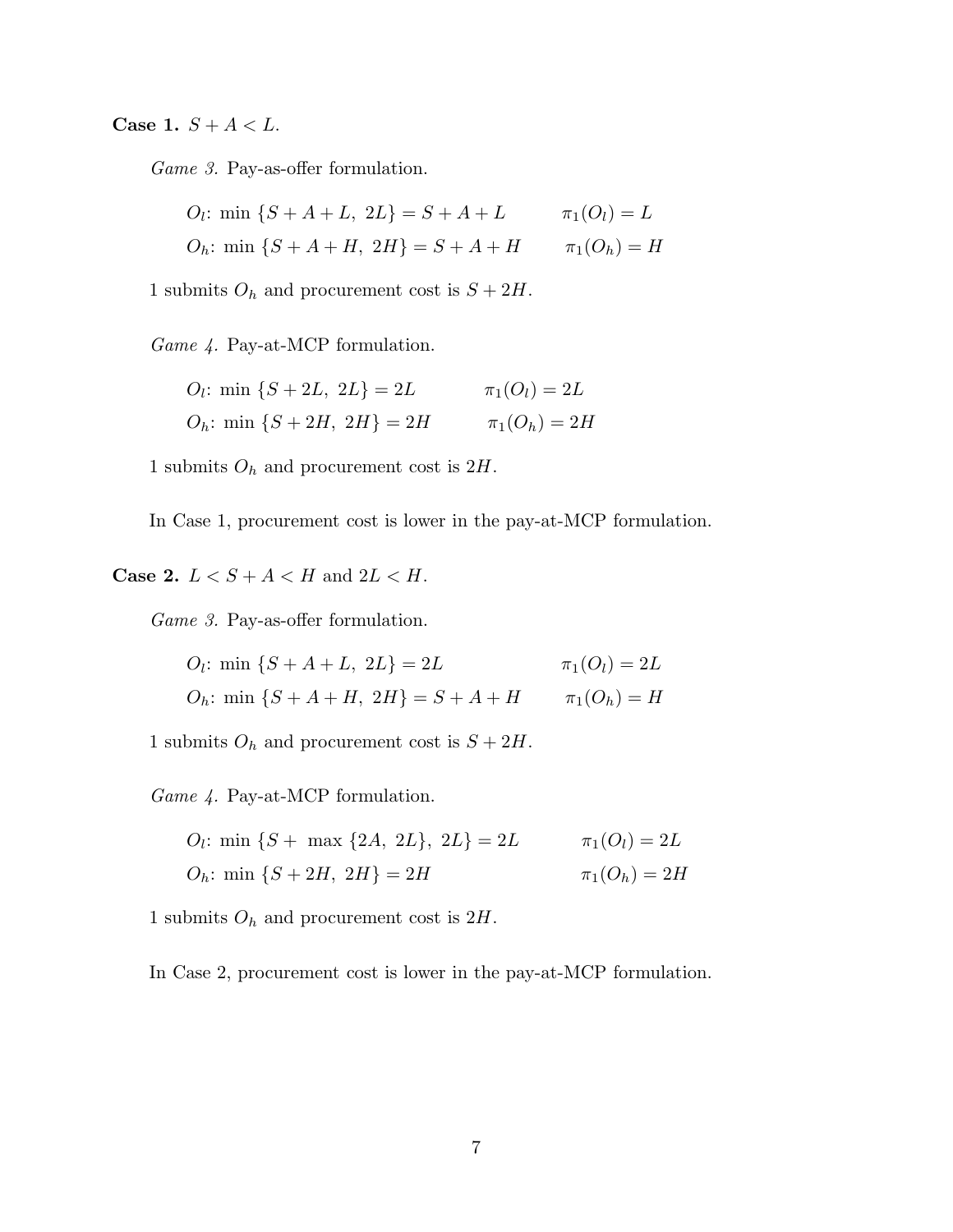**Case 3.**  $L < S + A < H$  and  $2L > H$ .

*Game 3.* Pay-as-offer formulation.

*O<sub>l</sub>*: min {
$$
S + A + L
$$
,  $2L$ } = 2*L*  $\pi_1(O_l) = 2L$   
\n*O<sub>h</sub>*: min { $S + A + H$ ,  $2H$ } =  $S + A + H$   $\pi_1(O_h) = H$ 

1 submits  $O_l$  and procurement cost is  $2L$ .

*Game 4.* Pay-at-MCP formulation.

*O<sub>l</sub>*: min {*S* + max {2*A*, 2*L*}, 2*L*} = 2*L* 
$$
\pi_1(O_l) = 2L
$$
  
\n*O<sub>h</sub>*: min {*S* + 2*H*, 2*H*} = 2*H*  $\pi_1(O_h) = 2H$ 

1 submits <sup>O</sup>*<sup>h</sup>* and procurement cost is 2H.

In Case 3, the procurement cost is lower in the pay-as-offer formulation.

**Case 4.**  $H < S + A$ .

*Game 3.* Pay-as-offer formulation.

*O<sub>l</sub>*: min {
$$
S + A + L
$$
,  $2L$ } = 2*L*  $\pi_1(O_l) = 2L$   
\n*O<sub>h</sub>*: min { $S + A + H$ ,  $2H$ } = 2*H*  $\pi_1(O_h) = 2H$ 

1 submits <sup>O</sup>*<sup>h</sup>* and procurement cost is 2H.

*Game 4.* Pay-at-MCP formulation.

*O<sub>l</sub>*: min {*S* + max {2*A*, 2*L*}, 2*L*} = 2*L* 
$$
\pi_1(O_l) = 2L
$$
  
*O<sub>h</sub>*: min {*S* + max {2*A*, 2*H*}, 2*H*} = 2*H*  $\pi_1(O_h) = 2H$ 

1 submits  $O_h$  and procurement cost is  $2H$ .

In Case 4, the procurement cost is the same for both formulations.

The less likely knife-edge cases such as  $S + A = L$  have been omitted.

Before we assess the results, we should examine the other simple two-supplier auctions. In Game 5 and 6 the player with non-zero start-up costs has two strategies. Supplier 1's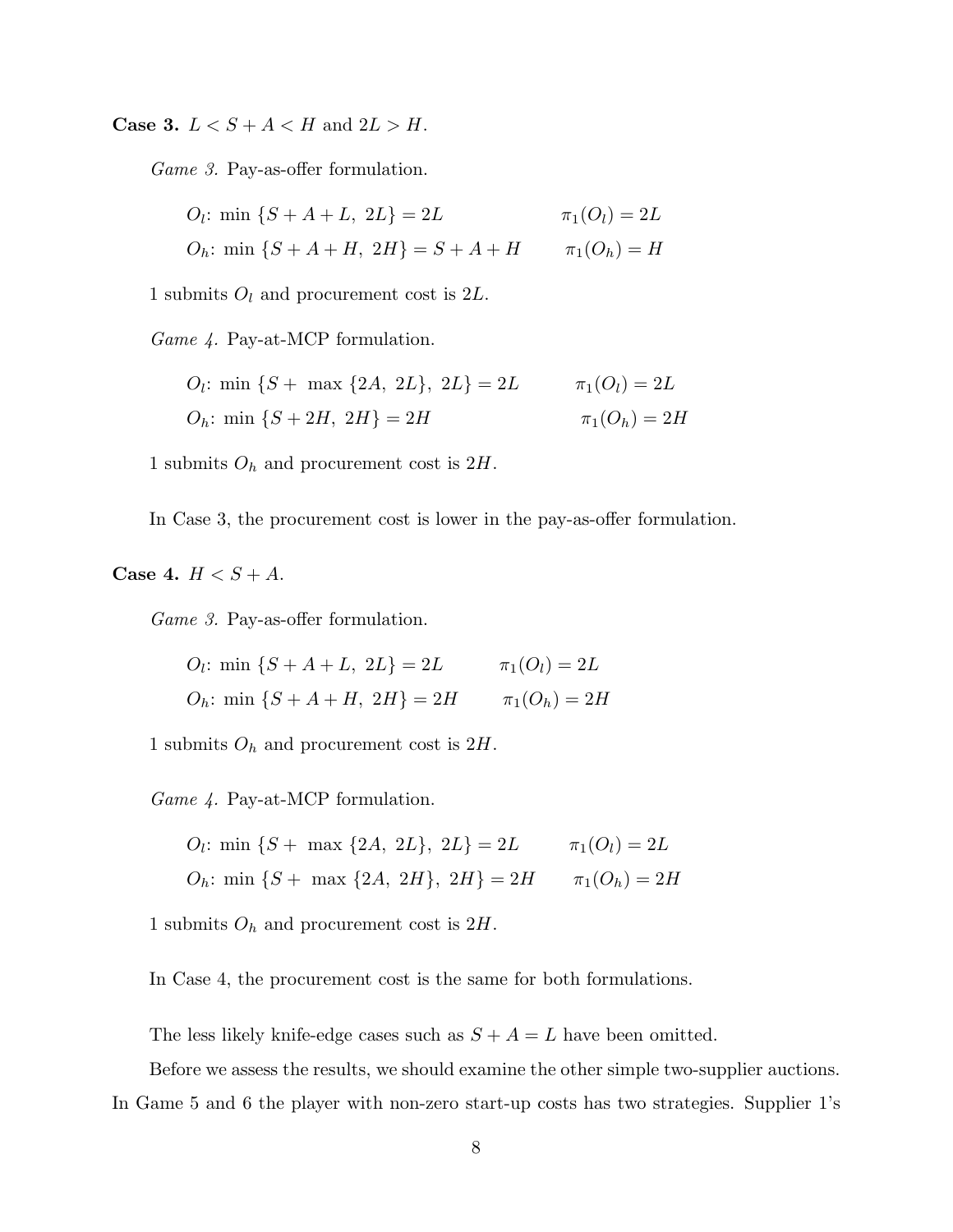start-up cost is  $S > 0$ , 1's strategies are  $O_l(1) = L > 0$  and  $O_h(1) = H > L$ , and  $O_2(1) = O_2(2) = A > 0$ . Game 5 is a pay-as-offer formulation auction and Game 6 is a pay-at-MCP formulation auction.

**Case A.**  $S + H < A$ .

*Game 5.* Pay-as-offer formulation.

 $O_l$ : min  $\{S + L + A, 2A\} = S + L + A$   $\pi_1(O_l) = L$  $O_h$ : min  $\{S + H + A, 2A\} = S + H + A$   $\pi_1(O_h) = H$ 

1 submits  $O_h$  and procurement cost is  $S + 2A$ .

*Game 6.* Pay-at-MCP formulation.

| $Q_l$ : min $\{S+2A, 2A\} = 2A$ | $\pi_1(O_l) = 0$ |
|---------------------------------|------------------|
| $O_h$ : min $\{S+2A, 2A\} = 2A$ | $\pi_1(O_h) = 0$ |

1 submits <sup>O</sup>*<sup>l</sup>* or <sup>O</sup>*<sup>h</sup>* and procurement cost is 2A.

In Case A, procurement cost is higher in the pay-as-offer formulation.

**Case B.**  $S + L < A < S + H$ .

*Game 5.* Pay-as-offer formulation.

*O<sub>l</sub>*: min {
$$
S + L + A
$$
,  $2A$ } =  $S + L + A$   $\pi_1(O_l) = L$   
\n*O<sub>h</sub>*: min { $S + H + A$ ,  $2A$ } = 2A  $\pi_1(O_h) = 0$ 

1 submits  $O_l$  and procurement cost is  $S + 2A$ .

*Game 6.* Pay-at-MCP formulation.

 $O_l$ : min { $S + 2A$ ,  $2A$ } = 2A  $\pi_1(O_l) = 0$ 

$$
O_h: \min \{S + \max \{2A, 2H\}, 2A\} = 2A \qquad \pi_1(O_l) = 0
$$

1 submits  $O_l$  or  $O_h$  and procurement cost is 2A.

In Case B, procurement cost is higher in the pay-as-offer formulation.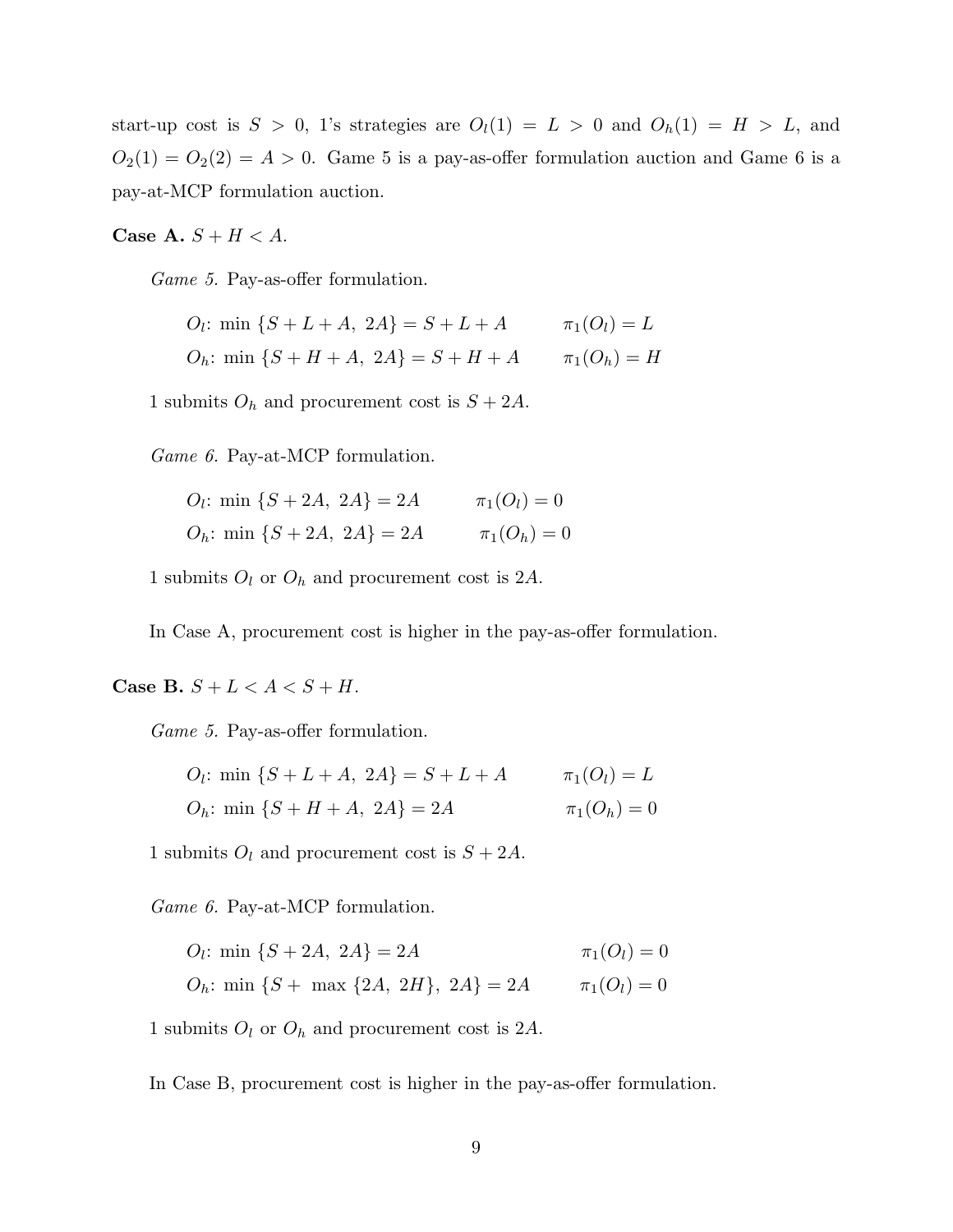**Case C.**  $A < S + L$ .

*Game 5.* Pay-as-offer formulation.

*O<sub>l</sub>*: min {
$$
S + L + A
$$
,  $2A$ } = 2*A*  $\pi_1(O_l) = 0$   
\n*O<sub>h</sub>*: min { $S + H + A$ ,  $2A$ } = 2*A*  $\pi_1(O_h) = 0$ 

1 submits  $O_l$  or  $O_h$  and procurement cost is 2A.

*Game 6.* Pay-at-MCP formulation.

*O<sub>l</sub>*: min {*S* + max {2*A*, 2*L*}, 2*A*} = 2*A* 
$$
\pi_1(O_l) = 0
$$
  
*O<sub>h</sub>*: min {*S* + max {2*A*, 2*H*}, 2*A*} = 2*A*  $\pi_1(O_l) = 0$ 

1 submits  $O_l$  or  $O_h$  and procurement cost is 2A.

In Case C, procurement costs are the same in both formulations.

In summary, in determining the procurement costs in the simplest two-supplier markets there are seven cases to be considered. In four of these cases the procurement cost is higher under the pay-as-offer formulation, and in only one case, the case corresponding to Example 1, is the procurement cost higher under pay-at-MCP formulation.

Even if we consider only Cases 1-4, corresponding to Games 3 and 4, which were constructed using Example 1 as a template, the pay-at-MCP formulation outperforms the pay-as-offer formulation two cases to one.

The outcome of Example 1 is atypical in small, simple markets.

Next it will be shown that when a competitor for the two-strategy supplier is introduced into Games 3 and 4, there are no cases in which the pay-at-MCP formulation generates higher procurement cost. This indicates that in a market with several suppliers the likely increase in competition over that in a small market will lead to an increase in the pay-at-MCP formulation advantage over the pay-as-offer formulation.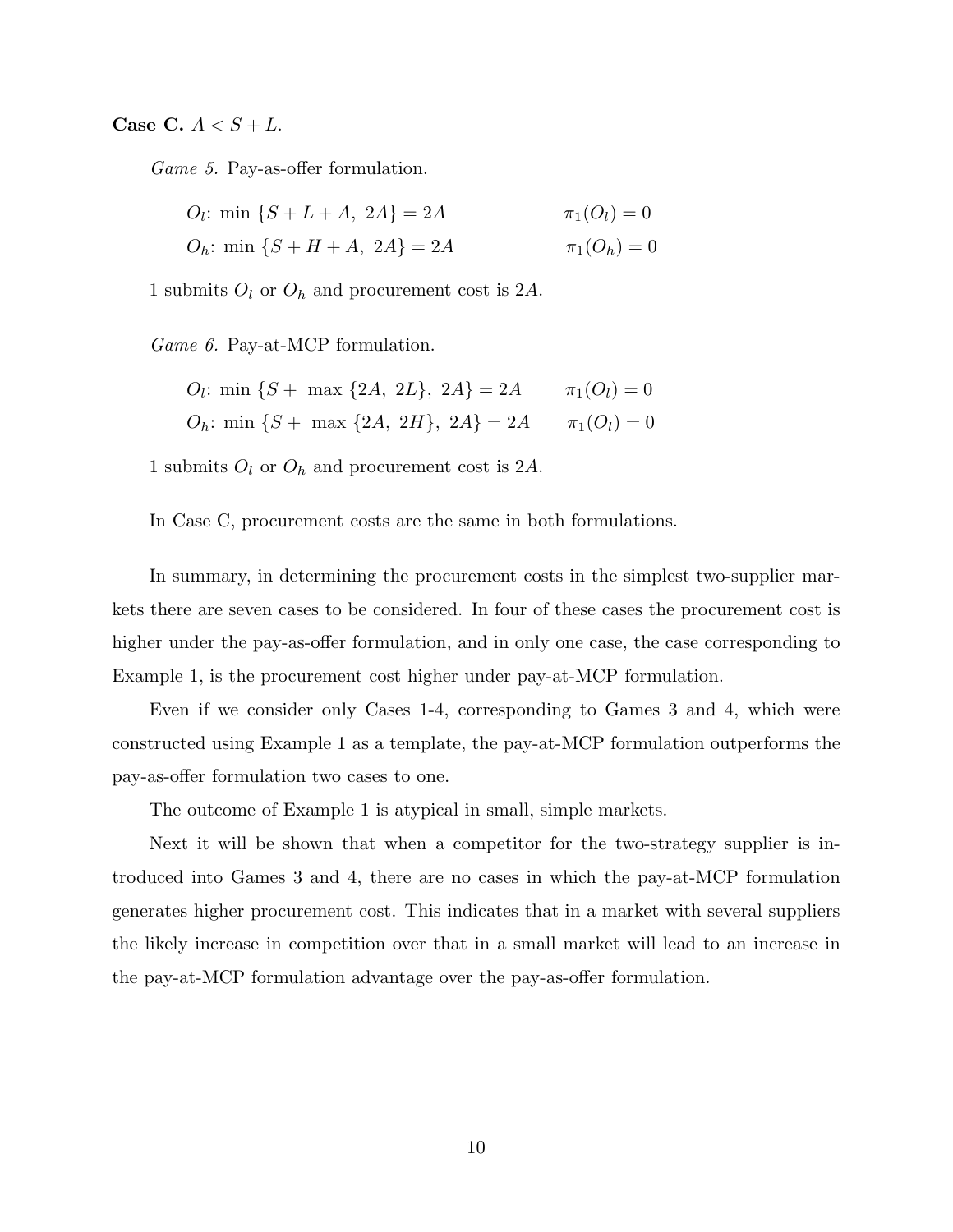#### **4. An Added Competitor.**

Some facts about a generalized version of Bertrand competition will be useful in our discussion of a three-supplier wholesale electricity market.

Consider the following two player game. Fix  $N > L$ . For  $i = 1, 2$  let

$$
\pi_i(p_1, p_2) = \begin{cases} G(p_i) & \text{if } p_i < p_{-i} \text{ and } p_i < N ; \\ g(p_i) & \text{if } p_i = p_{-i} < N; \\ 0 & \text{otherwise} \end{cases} \tag{1}
$$

where G:  $\Re \to (-\infty, B]$  and g:  $\Re \to (-\infty, B]$  for some  $B > 0$ ,  $G(p) < 0$  and  $g(p) < 0$  if  $p < L, G(p) = g(p) = 0$  if  $p = L, G(p) > 0$  and  $g(p) > 0$  if  $L < p < N$  and if  $L < p < N$ then there exists  $p' < p$  such that  $G(p') > g(p)$ .

**Proposition 1.** (L, L) *is the unique Nash equilibrium of the generalized Bertrand competition game defined by (1).*

Proposition 1 follows from Theorem 2 of Baye and Morgan (2002), since in their proof of that theorem, the role of their condition c), left lower semicontinuity of  $G$ , can be played by our condition relating  $G$  and  $g$ .

Now we consider a wholesale electricity market with three suppliers and one ISO. Supplier 1 has start-up cost zero; has a continuum of strategies: offer price p dollars per unit,  $p$  real; can supply 1 or 2 units of energy; and faces generation costs  $L$  dollars per unit,  $L > 0$ . Supplier 2 is identical to Supplier 1. Supplier 3 has start-up cost  $S > 0$ ; can supply 1 unit of energy; and has one strategy: offer price  $A > 0$ . There is an  $N > L$  such that the ISO demands 2 units if the MCP for 2 units is less than  $N$ , 1 unit if the MCP for 2 units is greater than or equal to  $N$  and the MCP for 1 unit is less than  $N$ , and zero otherwise.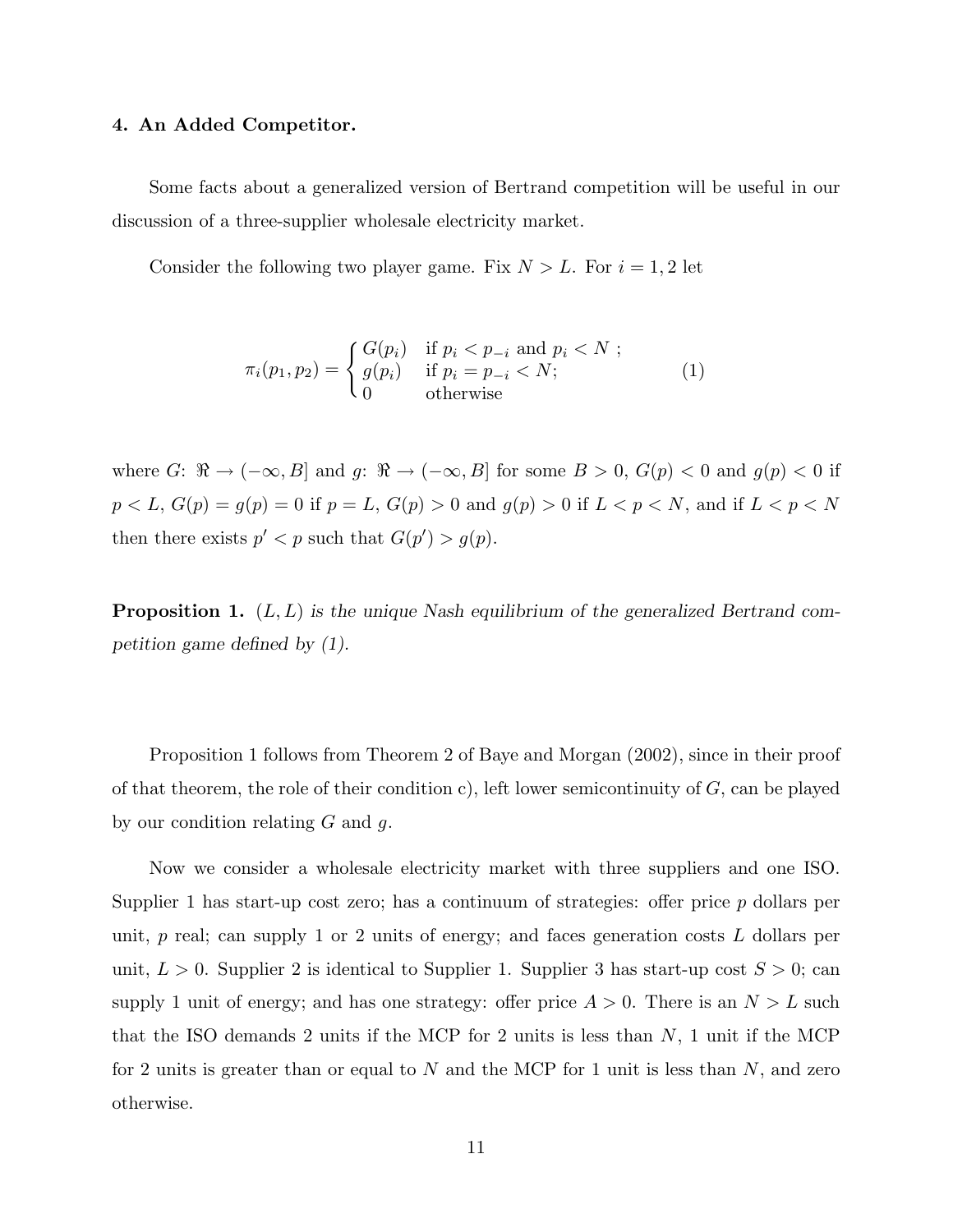*Game 7.* Pay as offer formulation

$$
\pi_i(p_1, p_2) = \begin{cases}\n p_i - L & \text{if } p_i < p_{-i} \text{ and } S + A < p_i < N ; \\
3(p_i - L)/2 & \text{if } p_i < p_{-i} \text{ and } S + A = p_i < N ; \\
2(p_i - L) & \text{if } p_i < p_{-i}, p_i < N \text{ and } p_i < S + A ; \\
(p_i - L)/2 & \text{if } p_i = p_{-i} \text{ and } S + A < p_i < N ; \\
5(p_i - L)/6 & \text{if } p_i = p_{-i} \text{ and } p_i = S + A < N ; \\
p_i - L & \text{if } p_i = p_{-i}, p_i < N \text{ and } p_i < S + A ; \\
0 & \text{otherwise}\n\end{cases}
$$

This game is a generalized Bertrand competition as defined by (1) and the conditions following  $(1)$ . Therefore  $(L, L)$  is the unique Nash equilibrium. The allocation of contracts depends on the relationship between  $S + A$  and L. If  $S + A < L$ , then the ISO orders one unit from Supplier 3, 1/2 unit from Supplier 1 and 1/2 unit from Supplier 2. The procurement cost is  $S + 2L$ . If  $L < S + A$  then the ISO orders 1 unit from Supplier 1 and 1 unit from Supplier 2. The procurement cost is 2L.

*Game 8* . Pay-at-MCP formulation.

$$
\pi_i(p_1, p_2) = \begin{cases} 2(p_i - L) & \text{if } p_i < p_{-i} \text{ and } p_i < N \\ p_i - L & \text{if } p_i = p_{-i} < N; \\ 0 & \text{otherwise} \end{cases}
$$

This game is a generalized Bertrand competition. Therefore the only Nash equilibrium is  $(L, L)$ . The ISO orders 1 unit from Supplier 1 and 1 unit form Supplier 2. The Procurement cost is 2L.

In summary, if  $S + A < L$ , then the procurement cost is higher under the pay-asoffer formulation; and if  $L < S + A$ , then the procurement cost under the pay-as-offer formulation is equal to the procurement cost under the pay-at-MCP formulation. In other words, when Supplier 1 has a competitor, there is no analog to Example 1. The pay-at-MCP formulation outperforms the pay-as-offer formulation.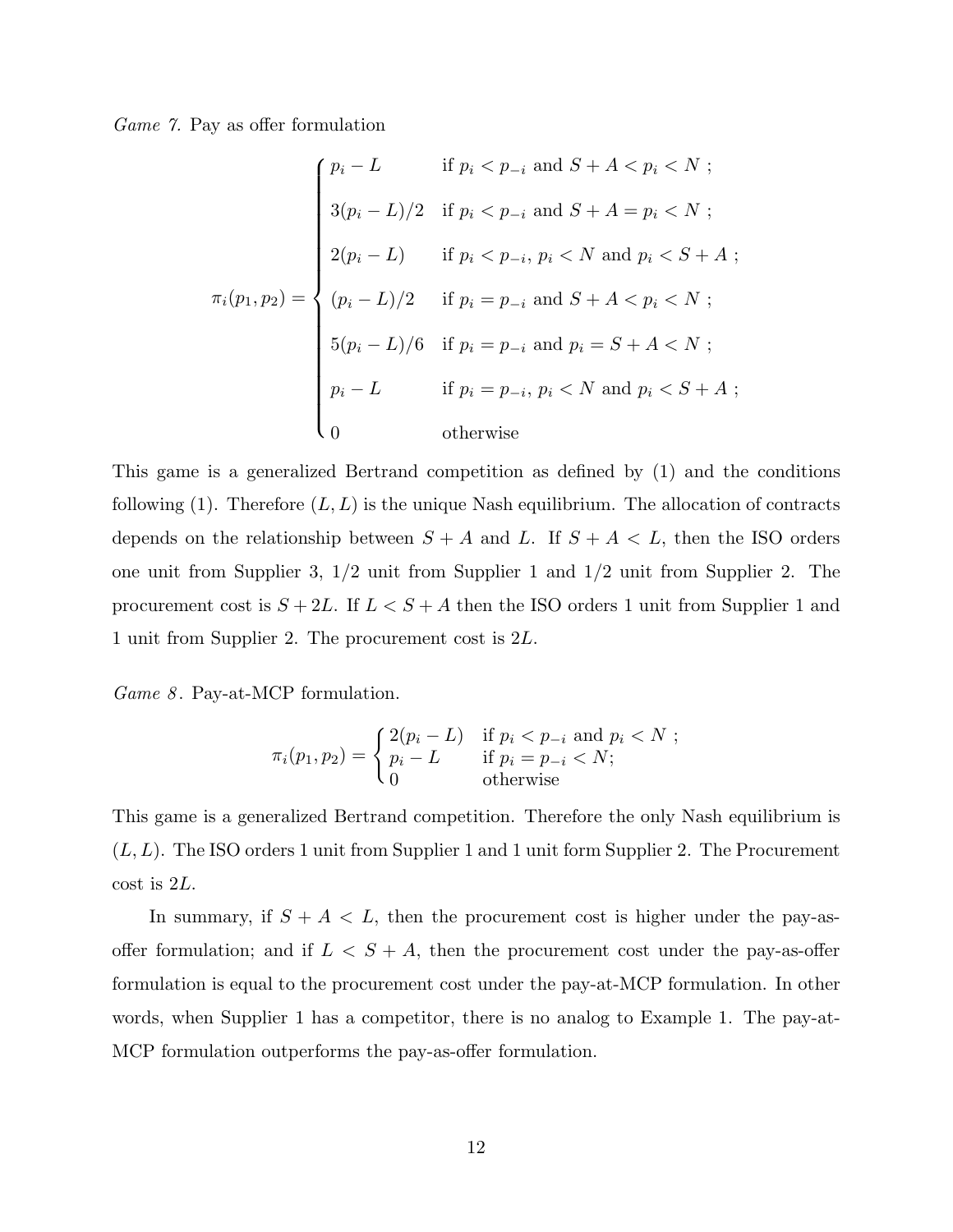#### **Concluding Remarks.**

In this paper we took the current final payment method, pay at the market clearing price, as given in day-ahead electricity auctions and compared the procurement cost minimizing performance of the current algorithm mechanism used by ISO's (pay-as-offer) and a proposed mechanism (pay-at-MCP). First an example was presented in which, counterintuitively, the pay-at-MCP formulation generated *higher* procurement costs than the pay-as-offer formulation. Next, we showed that the above example is an anomaly. For markets with two suppliers, the pay-at-MCP formulation generates lower procurement costs than the pay-as-offer formulation more often than it generates higher procurement costs. Next, we showed that as competition increases the performance of the proposed algorithm improves. When there is price competition even in small markets the pay-at-MCP formulation generates procurement costs that are sometimes lower and never higher than those generated by the pay-as-offer formulation.

As a final comment, some ISOs pay only part of the start-up costs associated with the suppliers chosen. Since our Example 1 is driven by start-up costs, the pay-at-MCP formulation performance advantage documented above will be even greater for those ISOs that pay only part of start-up costs.